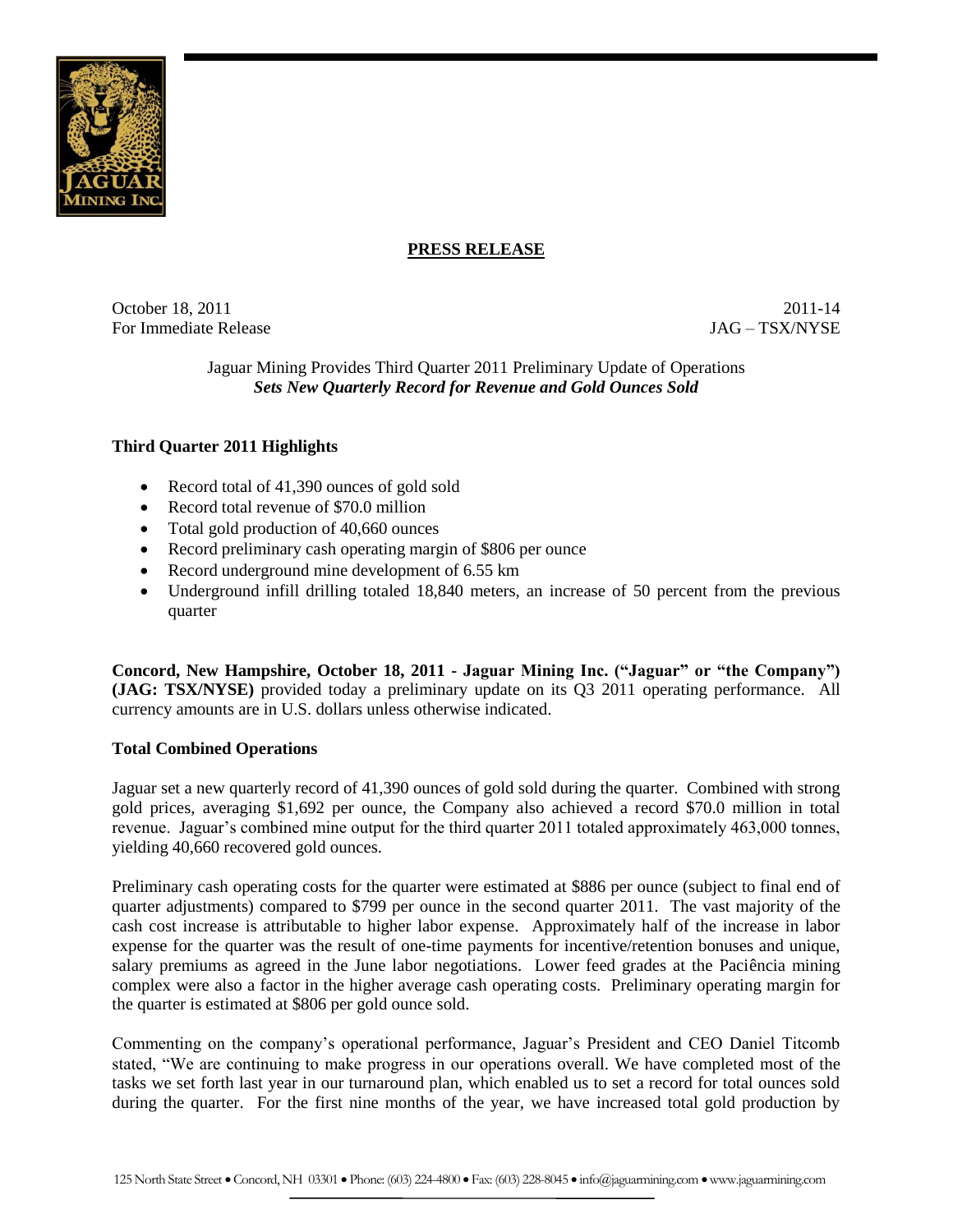nearly 20 percent from 2010. We recognize, however, that we need to improve our operational consistency across all mines to achieve our longer term plans. This will continue to be our focus as we move forward."

### **Turmalina**

Turmalina achieved a 6 percent increase in ore production and a 14 percent increase in mill throughput during the quarter compared to the second quarter 2011. Total gold ounces recovered increased slightly quarter over quarter.

# **Caeté**

Caeté operated at full capacity and milled 170,647 tonnes of ore during the quarter. This was an increase of 6 percent compared to the second quarter of 2011. The operation improved its average feed grade from 2.69 g/t in the second quarter to 3.30 g/t in the third quarter. The combined improvement in tonnes milled and higher feed grade resulted in a 31 percent increase in total gold ounces recovered.

### **Paciência**

Paciência achieved a 10 percent increase in total ore produced and a 3 percent increase in mill throughput during the quarter as compared to the second quarter 2011. Average feed grade declined during the quarter, however, resulting in a decrease of 30 percent in total gold ounces recovered. The reduced grade is attributable to the narrower sections of the ore bodies mined during the quarter at the Santa Isabel Mine, which are characterized by pinch and swell geology.

In late September, the #1 ball mill at the Paciência processing plant began to experience mechanical problems from excessive vibration in the pinion bearing housing. Initial attempts at provisional repairs were unsuccessful and continuing vibration caused the mill to be shut down in early October for repair and alignment of the drive components, motor and mill gear box. Concurrent with the initiation of the repairs to the #1 ball mill, the #2 mill began to experience similar mechanical issues. Several consulting groups and engineers were engaged to determine the cause of the mechanical failures and a remediation plan for both. Recommended changes and adaptations to the drive components of the mills are being implemented in phases and will cause periodic interruption of milling operations during the fourth quarter. The full re-design and repair of the drive components in both mills is expected to be completed in the first quarter of 2012.

### **Continued Investment in Development and Infill Drilling**

During the quarter, Jaguar continued its investments and efforts to improve operational flexibility across all of its operations. Underground mine development reached a quarterly record of 6.55 km. The number of available stopes was increased from 34 to 43 and the number of operating faces increased from 74 to 91. Underground infill drilling increased by over 50 percent from the second quarter 2011 and reached a total of 18,840 meters. Continuing investment in new mine fleet acquisitions has increased equipment availability and is expected to boost productivity in the fourth quarter and beyond.

### **2011 Guidance Revised**

Based on actual production during the first three quarters of the year, the current rate of production at the Company's mining operations and the mill issues at Paciência described above, Jaguar's management now expects 2011 full year production to be in the range of 155,000 to 163,000 ounces of gold at an average cash operating cost in the range of \$835 to \$845 per ounce.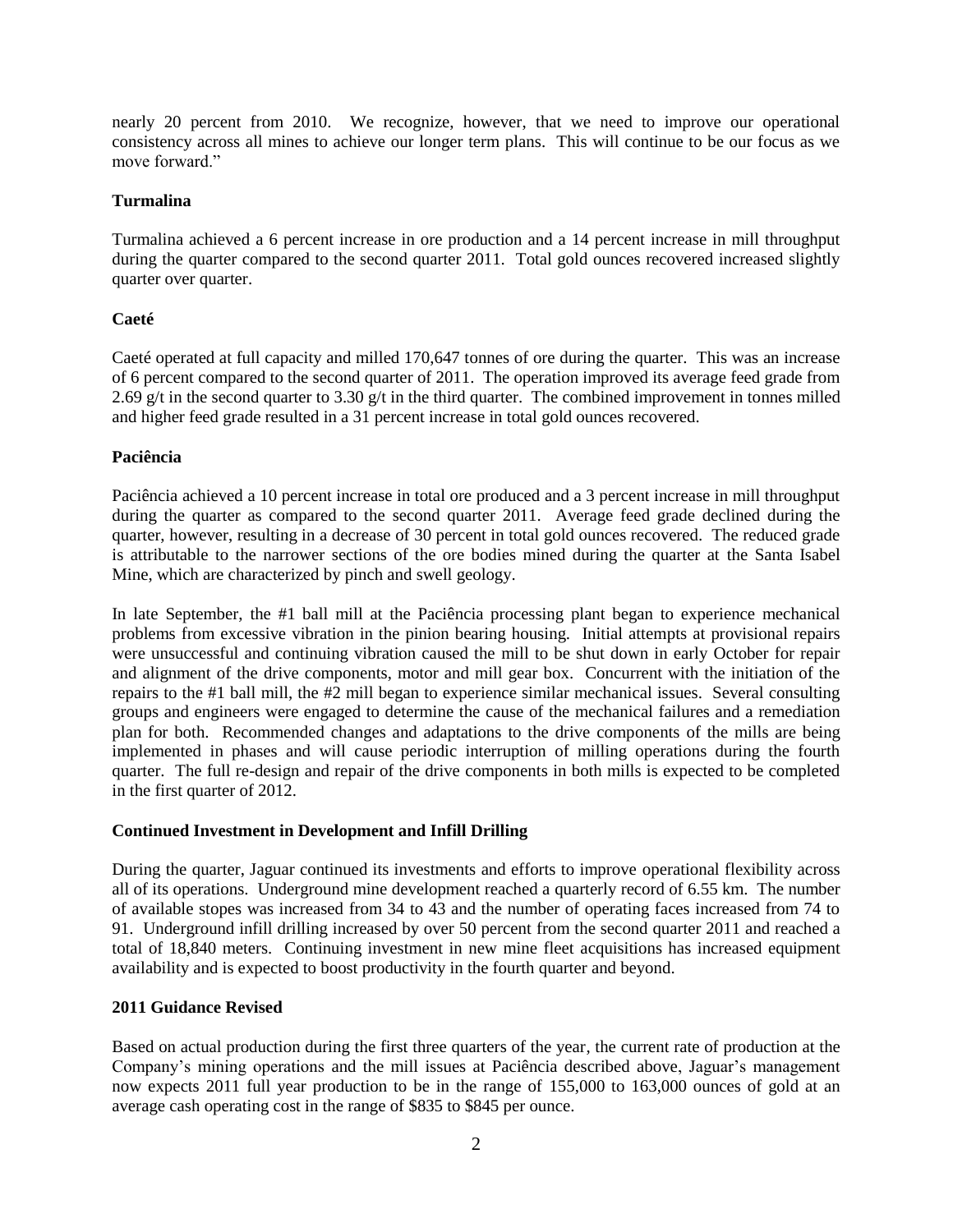Regarding the revision to 2011 guidance, Mr. Titcomb said, "We are disappointed to have to make the adjustments to our guidance. We believe our production targets of over 200,000 ounces annually from our three current operations are achievable in the near future, but we are clearly not there yet with the continuing mill issues at Paciência. We expect to see some improvement in the fourth quarter in our underground operations from the full deployment of equipment and higher availability rates from our overall fleet. This will be offset by limitations at the mills."

#### **Q3 2011 Earnings Conference Call Details**

The Company plans to release its Q3 2011 financial and operating results after the market close on November 9, 2011. The Company will hold a conference call the following morning at 10:00 AM EDT to discuss the results. Management will reference a presentation during the conference call, which will be posted on the Company's website.

Conference Call Details:

| From North America: | 888-702-7351         |
|---------------------|----------------------|
| International:      | 213-416-2192         |
|                     |                      |
| Replay:             |                      |
| From North America: | 800-675-9924         |
| International:      | 213-416-2185         |
| Replay ID:          | 111011               |
| Webcast:            | www.jaguarmining.com |
|                     |                      |

#### **About Jaguar Mining**

Jaguar is a junior gold producer in Brazil with operations in a prolific greenstone belt in the state of Minas Gerais and is developing the Gurupi Project in northern Brazil in the state of Maranhão. Based on its development plans, Jaguar is one of the fastest growing gold producers in Brazil. The Company is actively exploring and developing additional mineral resources at its approximate 256,300-hectare land base in Brazil. Additional information is available on the Company's website at www.jaguarmining.com.

#### **For Information**

**Investors and analysts: Media inquiries:** Roger Hendriksen Vice President Investor Relations 603-224-4800 [rhendriksen@jaguarmining.com](mailto:rhendriksen@jaguarmining.com)

Valéria Rezende DioDato Director of Communication 603-224-4800 [valeria@jaguarmining.com](mailto:valeria@jaguarmining.com)

#### **Forward Looking Statements**

This press release contains forward-looking statements, within the meaning of the U.S. Private Securities Litigation Reform Act of 1995 and applicable Canadian securities laws, concerning the Company, such as its ability to improve operational consistency across all mines to achieve longer term plans as well as reach production between 155,000 to 163,000 ounces of gold at an average cash operating cost in the range of \$835 to \$845 per ounce in 2011. These forwardlooking statements can be identified by the use of the words "believes", "intends", "plans", "expects" and "will". Forward-looking statements involve known and unknown risks, uncertainties and other factors, which may cause the actual results, or performance to be materially different from any future results or performance expressed or implied by the forward-looking statements.